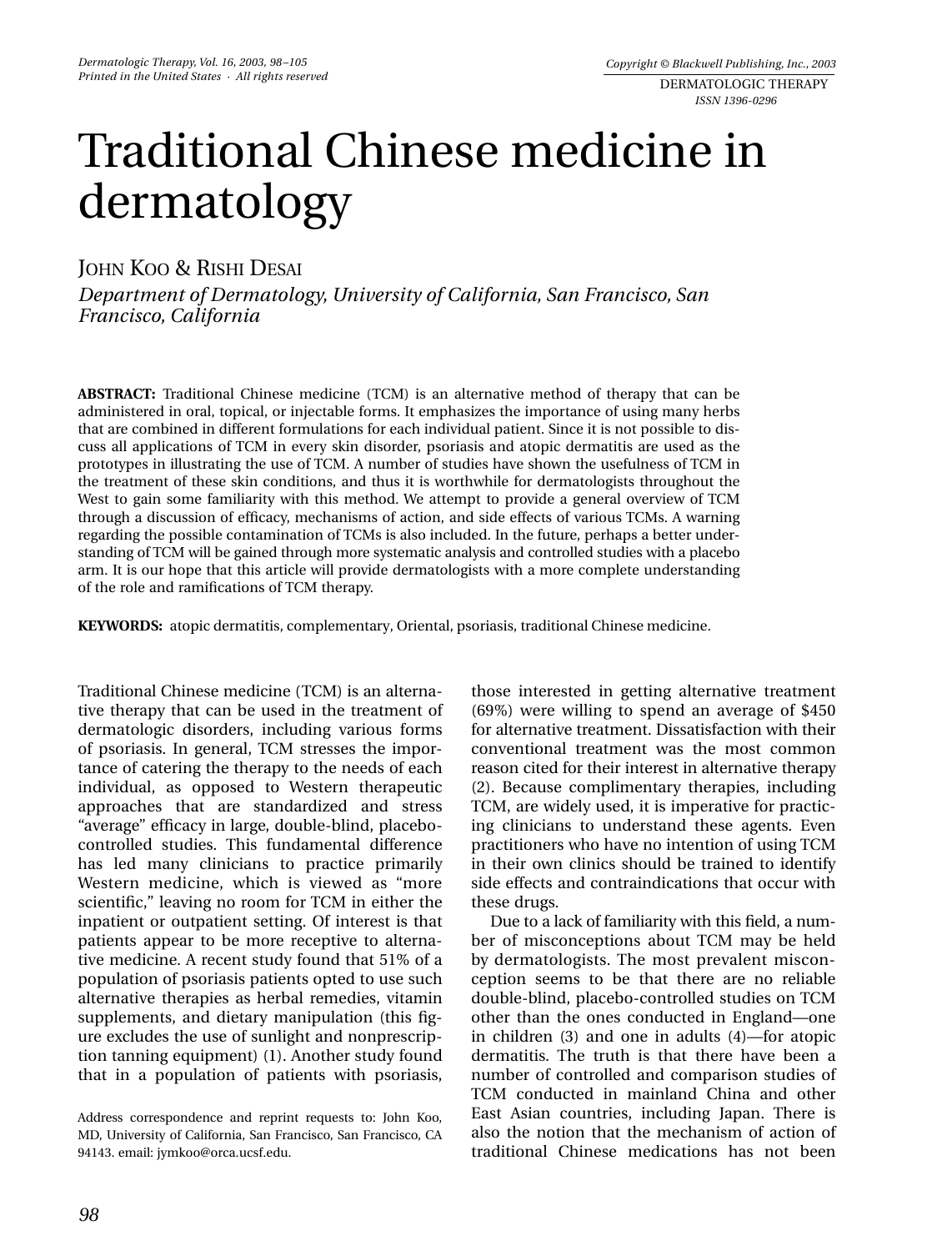investigated or worked out. In fact, there are many published scientific papers from China and Western nations that elucidate the mechanism of action for a number of TCM therapies. The last and perhaps the most clinically relevant misconception is that TCM has no side effects because it uses "natural" substances. This view, held by some clinicians and many patients, can lead to unnecessary complications and even fatalities if appropriate measures are not taken quickly enough. Many experienced practitioners of TCM are well aware of the possible side effects that can occur with various TCM drugs and drug combinations, and exercise great caution in their use.

These topics could be expanded on to take up volumes of books, however, in the interest of brevity the authors hope to provide a general appreciation and overview of this field in the space provided.

## **Efficacy**

A growing awareness among Western dermatologists of the effectiveness of TCM as being more than simply a placebo came about as a result of a double-blind, placebo-controlled trial of TCM for atopic dermatitis carried out at the Hospital for Sick Children, London, England. In this clinical trial, a Chinese physician, Dr. Luo, formulated a mixture of 10 herbs for the treatment of atopic dermatitis: *Clematis armandii*, *Dictamnus dasycarpus*, *Glycyrrhiza glabrae*, *Ledebouriella saseloides*, *Lophatherum gracile*, *Rehmannia glutinosa*, *Paeonia lactiflora*, *Potentilla chinensis*, *Tribulus terrestris*, and *Schizonepeta tenuifolia*. These herbs were ground, placed in porous paper sachets, and boiled. The patients then drank the decoction. The placebo sachets had a similar taste, smell, and appearance, however, they did not contain the "right" constellation of herbs for treatment of atopic dermatitis. In this double-blind, placebocontrolled crossover study, there was a clear distinction between the genuine TCM therapy and the placebo herbs. With the active herbs there was a median decrease in erythema of 91.4% and a decrease in the extent of surface involvement of 85.7%. This can be compared to the placebo group, which had decreases of 10.6% and 17.3%, respectively. There were no abnormalities seen in the liver function tests, renal function tests, and complete blood counts.

A 1-year follow-up of both children and adults who chose to continue to use TCM showed a persistent benefit with only minimal side effects. This is in contrast to the clinical deterioration of patients who elected to discontinue use of TCM in the ensuing year (5,6). Of interest is that many of the patients, both children and adults, who chose to continue TCM were able to decrease the frequency of their TCM to less than daily use, while still others were able to discontinue treatment altogether without experiencing a relapse. Two of the children that elected to use TCM in the follow-up year had an asymptomatic elevation of serum aspartate aminotransferase, which normalized 8 weeks after discontinuing the medication. There were no biochemical abnormalities seen among the adults using TCM in the follow-up year.

The aforementioned study is the best-known efficacy study in the literature to date on TCM. Most of these types of studies are published in Chinese medical journals that rarely get translated into English or any other language. Therefore the authors would like to recognize Dr. Xi-Ran Lin, the Chairman of the Department of Dermatology, Dailen Medical Center, People's Republic of China, for offering his help in obtaining information from Chinese publications. The findings in various journals, both Western and Chinese, are summarized below with a focus on psoriasis as a prototype for chronic skin disease. The authors will explore TCM therapies that include the use of oral, topical, photochemotherapeutic, and injectable agents. In addition, the authors will discuss the efficacy of therapeutic groups of agents and explore the use of acupuncture in psoriasis.

In an open study involving 86 psoriasis patients, indirubin, an active ingredient found in *Indigo natualis*, was used in dosages ranging from 100 to 300 mg/day, and compared with patients treated with ethyliminum 300 mg/day. Although ethyliminum is no longer used in Western medicine for psoriasis treatment, it is still considered to be a Western remedy in China. The study concluded that indirubin was the more efficacious drug of the two (7). Side effects of indirubin were primarily gastrointestinal and were reported in 26–96% of patients, varying by series, with some rating the side effects as "severe" (7–11).

To decrease the side effects, indirubin was molecularly modified, resulting in the formation of N-methylisoindigotin (meisoindigo) and N-acetylindirubin (12–14). Subsequently a dose-range study demonstrated that meisoindigo had better efficacy at 150 mg/day rather than 75 mg/day. Commercially, a prepared composite of *I. natualis* pillulae Indigo natualis compositae—is already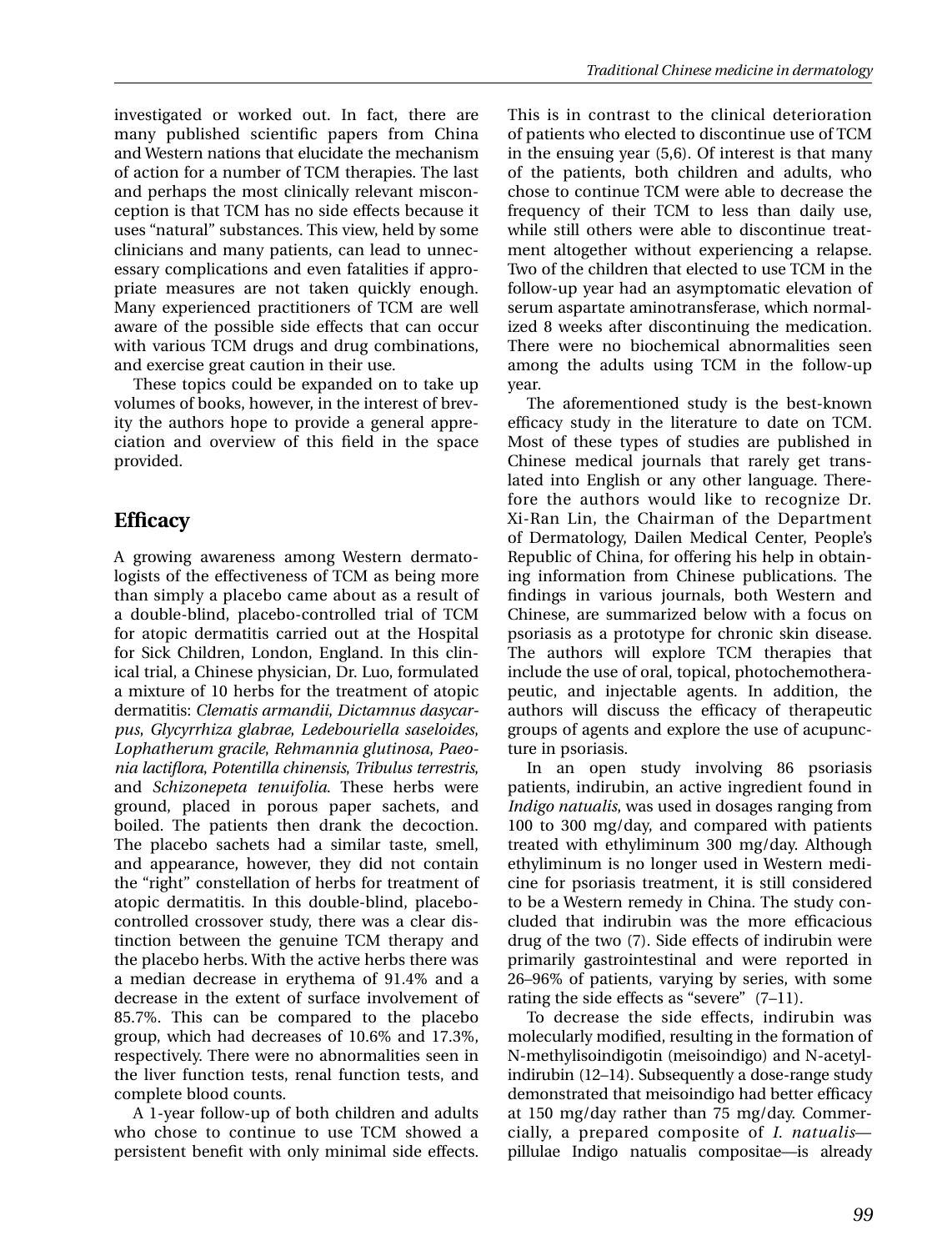available and widely marketed in China. This premade capsule has fewer side effects than *I. natualis* alone (15). In an open study, oral pillulae Indigo natualis was as efficacious as ethyliminum with fewer side effects (16). As of 1993, the results obtained from treating 636 research subjects showed that three patients had a transient abnormality in their liver function tests, while three others had transient decreases in their peripheral white blood cell counts (7–16).

The Chinese medical literature describes another oral agent, *Tripterygium wilfordii* Hook, which was used in 638 cases of plaque-type psoriasis, along with 37 cases of psoriatic arthritis, 16 cases of pustular psoriasis, and 5 cases of erythrodermic psoriasis with good therapeutic benefit (17–23). Investigation into its mechanism of action has shown that it has both anti-inflammatory and immunosuppressive activity. Side effects both in animals and humans include gastrointestinal reactions, abnormal menstruation, and cutaneous/ mucocutaneous reactions. Furthermore, there have been reports of abnormal liver function and exacerbation of latent hepatitis (17). It has been unclear as to whether or not there are adverse effects involving the hematopoietic system. A related compound, *Tripterygium hypoglaucum* Hutch, has been shown in open studies to have similar efficacy, but without significant side effects (24–26).

Another medicine, *Camptotheca acuminata* Decne, was found to be too toxic as a systemic medication and was relegated to topical use instead. It comes from a plant found in southern China and has been shown to be very efficacious (27). This herb contains numerous alkaloids that have antineoplastic activity, including camptothecin, 10-, 11-, or 12-hydroxycamptothecin, 9-, 10-, or 11-methoxycamptothecin, 12-chlorocamptothecin, venoterpin, and deoxycamptothecin (28,29). In an open trial with 92 psoriasis patients, topical treatment of 0.03% *C. acuminata* Decne was found to be more effective than 1% hydrocortisone. Comparison with such a weak topical steroid is unfortunate, because at best the hydrocortisone treatment may be regarded as a placebo. Side effects included contact dermatitis in 9–15% of the subjects and a possible enhancement of postinflammatory hyperpigmentation.

Another herb, *Radix angelicae dahuricae*, contains furocoumarins such as imperatorin, isoimperatorin, and alloimperatorin, which combine with DNA just like psoralen plus ultraviolet A (PUVA) (30). A multicenter study involving 13 hospitals compared the therapeutic efficacy of the oral use of *R. angelicae dahuricae* in association with UVA irradiation with traditional PUVA phototherapy conducted with 8-MOP (31). Of the 204 patients treated with *R. angelicae dahuricae*-UVA therapy, 133 (46.8%) were cleared and 121 (42.6%) were almost cleared of their psoriasis. In comparison, in 92 patients that were treated with PUVA phototherapy, 40 (43.5%) were cleared and 43 (46.7%) were almost cleared. Although there was no statistical advantage to either treatment, most subjects preferred the use of the *R. angelicae dahuricae*-UVA therapy because of its relatively milder side effects. The side effects of *R. angelicae dahuricae*-UVA therapy appear to be similar to those of 8-MOP and include dizziness and nausea.

A second phototherapeutic herb, *Radix angelicae pubescentis*, was also used in conjunction with UVA irradiation. In a study involving 92 patients, 62 cleared their psoriasis with relatively mild side effects (32). Noteworthy is that changes in the lens were reported with long-term use of *R. angelicae pubescentis*-UVA therapy (33).

A common herb, green tea, has also been studied to understand its role as a possible adjuvant in photochemotherapeutic psoriasis treatment. It has been found that green tea extracts are beneficial in preventing early signs of photochemical damage to human skin treated with PUVA therapy. PUVA, a treatment for psoriasis, increases the risk of developing squamous cell carcinoma and possibly melanoma (controversial) in Caucasian patients. Pretreatment and posttreatment with green tea extracts significantly decreased markers of this photochemical damage, namely hyperplasia and hyperkeratosis, c-fos/p53, and erythema ( $p < 0.05$ ), when compared with controls (water given before and after treatment) (34).

In addition to the oral, topical, and photochemotherapeutic agents that have already been described, there are some forms of injectable TCM. In an open study, 50 patients with psoriasis were treated with an injectable form of *Radix macrotomiae seu lithospermi*. Of those treated, 13 were cleared and 26 had significant improvement without any systemic side effects (35).

The aforementioned drugs have all been relatively easy to discuss and study for efficacy because they are used as monotherapies in treating psoriasis. They are often preformulated with precise dosages and known compositions. However, this constitutes only one part of TCM. As mentioned earlier, TCM focuses on using many herbs that are combined in different ways for different patients. Often this means blending more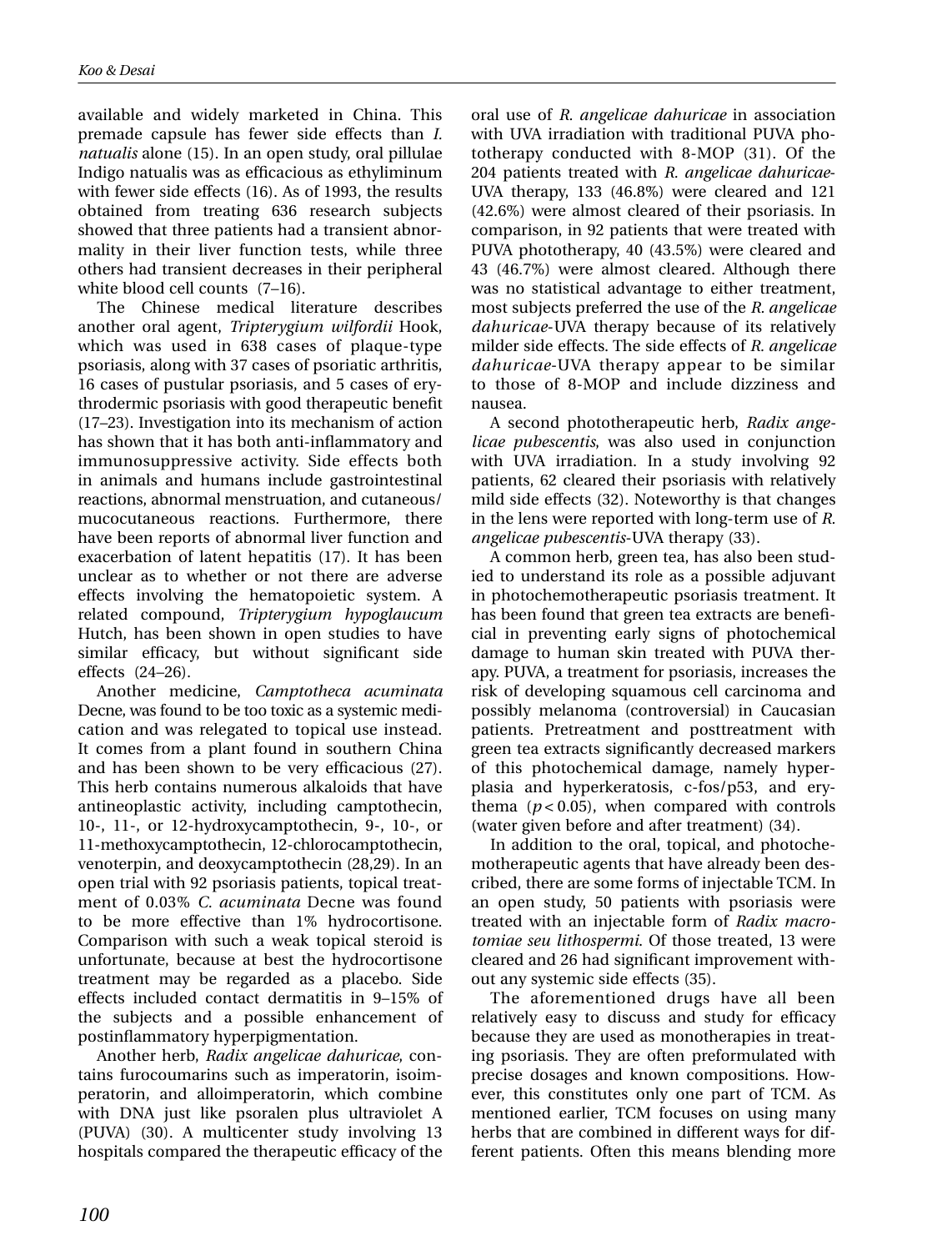than 10 different herbs and other therapeutic agents into a single formulation. These formulations are subtly modified based on the specific clinical presentation and characteristics unique to the individual. The specific combination utilized is often changed over time, according to the clinical status of the patient.

In TCM, diagnostic criteria used to assess patients are often very different from those used in Western medicine. There may be a mystique surrounding the complicated and incomprehensible ingredients used in various illnesses, however, most TCM preparations can be grouped into three major classes according to their use: aches/pains, orthopedic injury, and skin diseases. There are many other areas of medical practice where TCM is not as widely used due to the perception that it is less efficacious in those areas. In each class, the ingredients revolve around a common theme, with only minor differences made on a case-bycase basis (36). We will focus once again on the category of skin diseases, using psoriasis as a model.

According to TCM, psoriasis is subtyped into several categories, such as "blood-heat," "blood deficiency-dryness," and "blood stasis." Different formulations are made depending on the subtype of psoriasis that is diagnosed. For example, the "blood stasis" type is characterized by a psoriatic lesion that is very indurated and has little tendency to resolve. Associated diagnostic features include a dark red or purplish-colored tongue with some petechia and a pulse that is described as "small and loose." Treatment of the "blood stasis" type of psoriasis is aimed at "activating the blood and eliminating the stasis." Common herbs used as core ingredients in treatment include *Rhizoma sparganii*, *Rhizoma curoumae*, *Semen persicae*, *Flos carthami*, *Caulis spatholob*, *Ramulus euonymi*, *Herba hedyotis diffusae*, and *Pericarpium citri reticulatae*. To this core list, TCM practitioners would typically add or substitute other herbs that would be appropriate to the individual being treated.

The herbal remedies are often prepared by boiling and are taken as oral solutions. Not surprisingly, the "blood deficiency-dryness" type of psoriasis is marked by different physical findings and requires a different set of herbs for therapy. This type of psoriasis is noteworthy because patients have tongues that have a "pinkish color with a thin coating." Measurements for tongue color and pulse quality are not usually used in Western hospitals, so it is difficult to corroborate these clinical finding among American patients.

Due to the overwhelming variability in how patients are treated, both between TCM practitioners and within the practice of a single TCM practitioner, it is challenging to carry out a controlled therapeutic trial to study the traditional approach of individual polypharmacy. However, some open studies have been done to compare the efficacy of traditional approaches and Western therapeutic agents. In one study, 206 cases of psoriasis were treated with TCM and 52 cases were treated with oral bimolanum 600 mg/day. Both were found to be efficacious, with no significant difference favoring either approach. At the time, the only difference was that there were three cases of leukopenia within the bimolanum-treated group, whereas there were no biochemical or hematologic abnormalities in the TCM-treated group. In addition, in a 3-year follow-up study, it was found that the TCM-treated group had a significantly lower recurrence rate than the bimolanumtreated group (37).

Another open study followed the use of a mixture of five herbs—*Rhizoma sparganii*, *Rhizoma zedoariae*, *Herba serissae*, *Resina boswelliae*, and *Myrrha*—in 801 psoriatic patients. The investigators found a 50–85% response rate among these patients. In addition, a 6-year follow-up study compared the efficacy of yet another group of herbs. The herbs were used to treat 41 cases of psoriasis, while 106 cases of psoriasis were treated with ethyliminum. The study found that ethyliminum had greater short-term efficacy, however, the remission time was significantly longer with the use of TCM ( $p < 0.01$ ) (38).

Unfortunately the data on effective psoriasis treatment are not quite so supportive of other Chinese medicines such as acupuncture. The author (J. Koo) has been to mainland China many times, and the overall impression of the author in interacting with clinical and academic dermatology leaders in the People's Republic of China is that acupuncture is generally not efficacious for dermatologic diseases. In the worldwide literature, there is only one controlled trial of acupuncture in psoriasis patients. The study involved 56 patients, half of whom received the active therapy provided by a licensed acupuncturist, consisting of proper placement of needles with sufficient depth followed by proper electrical stimulation. The other 28 patients received placebo treatment, which meant that needles were purposely placed 1 cm outside the recommended location, placement was deliberately made too superficial for optimal benefit, and electrical stimulation was not given. After twice-weekly treatments for 10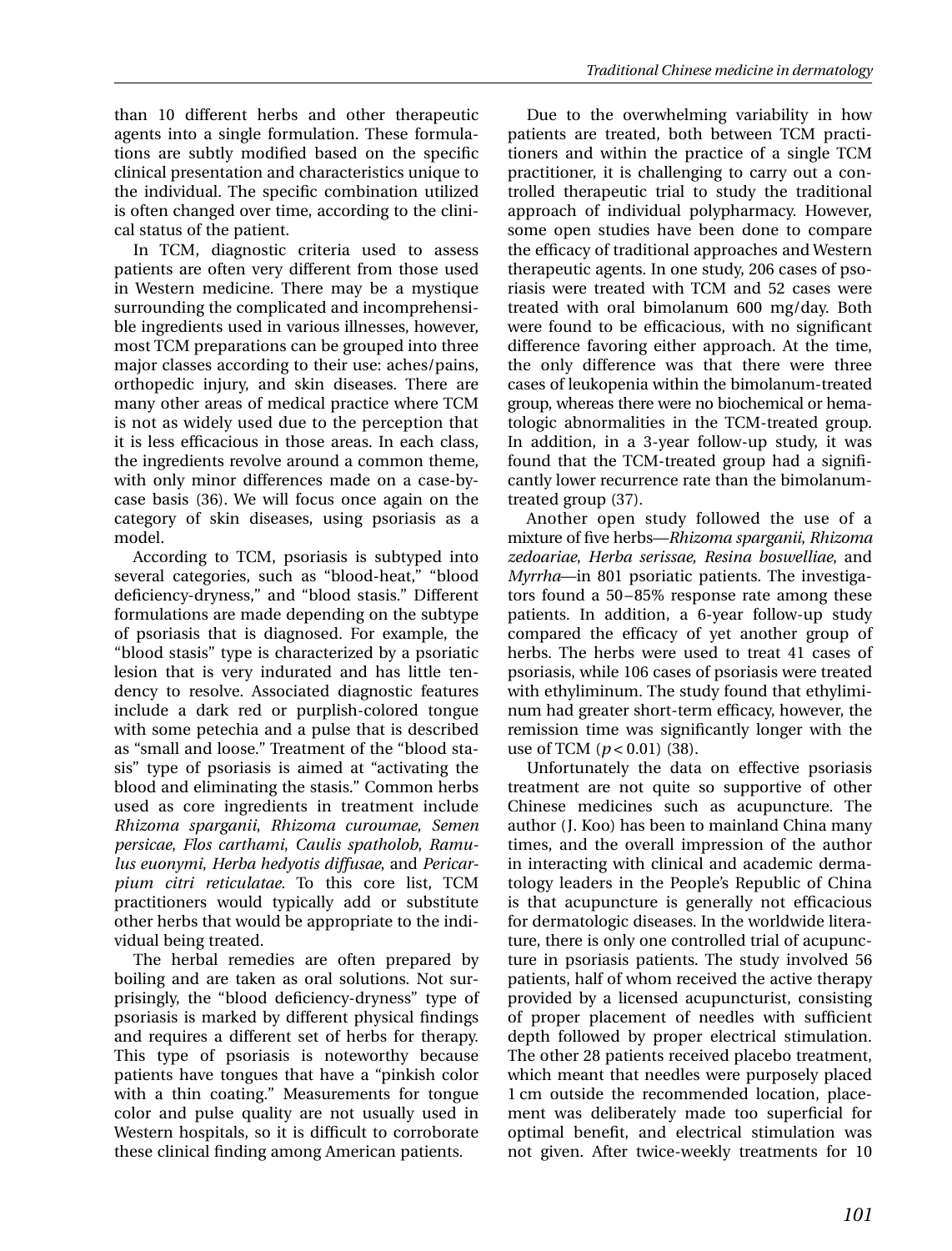weeks, there was no clear benefit of the acupuncture treatment over the placebo treatment. In fact, the placebo group did better on overall psoriasis area and severity index (PASI) scores, which are a reflection of the severity of skin lesions (39). Outside of this study, all of the other published reports have made sweeping claims either without substantial evidence (40,41) or without proper controls (42), or have been described in journals that are difficult to obtain (43,44).

#### **Mechanism of action**

Of all of the studies mentioned, the one that received the most recognition was the one that showed the efficacy of TCM in atopic dermatitis. In response, many studies have been conducted to better understand the mechanism of action behind Dr. Luo's 10-herb combination. The primary focus is currently on the impact that the herbs have on expression of CD23, an IgE receptor that is implicated in the pathogenesis of atopic dermatitis. The receptor exists in two forms: type A is constitutively expressed in B cells, and type B is induced by interleukin (IL)-4 in a variety of cells (45–47). CD23 is excessively expressed in monocytes and in the skin of individuals affected by atopic dermatitis (48–50). This may be the consequence of having lymphocytes that are known to produce higher levels of IL-4 (51,52), another finding in atopic dermatitis. Studies have shown that the combination of 10 herbs used in the Sheehan et al. (4) investigation were found to have a strong, dose-dependent, inhibitory effect on CD23 expression in peripheral blood monocytes, an effect that was not observed in the placebo group. The inhibition does not seem to be a result of monocyte death because peripheral mononuclear cells cultured with TCM, at the same concentrations used in the study, had the same viability as control cultures. This finding was supported by a second study conducted by Xu et al.(53) of the Royal Free Hospital and School of Medicine in London. In addition, Dr. Xu's group noticed a significant reduction in human leukocyte antigen (HLA)-DR expression in cells treated with the TCM herbs. Lastly, a third group in England was able to show that the TCM herbal medications, when compared to the placebo drugs, had significant antioxidant effects. The study involved using a 1,1-diphenyl-2-picryl-hydrazyl (DPPH) assay, which detects the donation of a hydrogen atom from an antioxidant to an enzyme (DPPH) that contains a stable free radical, and a superoxide scavenging assay.

In addition to the now-famous 10-herb formulation of Dr. Luo, other Chinese medicines have been analyzed for their mechanism of action. For example, a Chinese traditional medicine marketed in Japan as an antihistamine/antiallergy medication called *Sho-seiryu-to* has been extensively studied. The herb seems to inhibit histamine release from rat mast cells and inhibit the increase in vascular permeability induced by histamine (54). It also profoundly inhibits 48-hour passive cutaneous anaphylactic reactions in rats. *Sho-seiryu-to* was found to have no effect on histamine  $H_1$  receptors and the muscarinic/cholinergic system in the brain, accounting for the lack of sedative side effects. Another Japanese study looked at a traditional Chinese medicine called *Moku-boi-to*. Once again, in rats, it was found that *Moku-boi-to* significantly reduced the skin reaction induced by antigen-antibody complexes and suppressed the capillary permeability induced by histamine, LTC4, and antiserum. The antihistamine effect was actually equipotent to the optimal dose of Western antihistamines such as diphenhydramine (55).

#### **Side effects**

Unfortunately many patients subscribe to the belief that herbal medications are without adverse effects because they are "natural." Physicians often do not question patients about their use of herbal supplements, and patients are reluctant to divulge the use of these agents for fear of criticism from their physician. It is important for physicians to become aware of the most common and the most serious side effects of herbs to aid in better patient education, as well as better diagnosis of very rare but possibly fatal sequelae (56).

Many cutaneous reactions to herbal preparations have been reported, the most common being allergic contact dermatitis. Two patients developed erythroderma after using topical herbal treatments for psoriasis and atopic dermatitis, and one developed Stevens–Johnson syndrome after taking "Golden Health blood purifying tablets," which contained multiple herbs, including red clover, burdock, queen's delight, poke root, prickly ash, sassafras bark, and *Passiflora* (57). In fact, an article discussing contact dermatitis from TCM reports that "side effects of Chinese medicinal material are not rare" (58). Dr. Li further states that "hypersensitivity, hepatic toxicity and renal damage have all been reported in China, some of which have been fatal" (59,60). He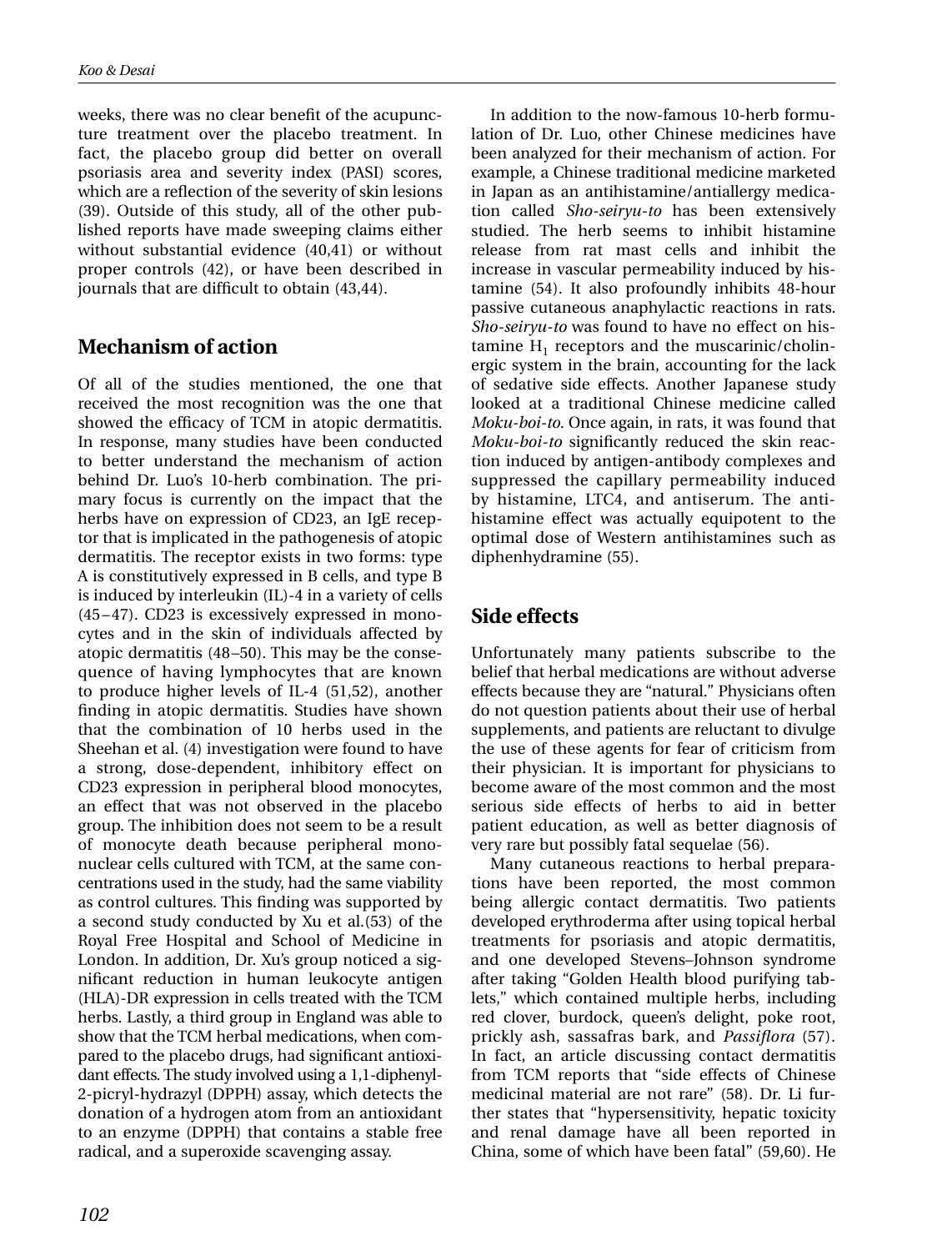then goes on to describe cases where contact dermatitis has developed in response to Chinese herbal medications.

In agreement with Dr. Li's statements are documented cases of adverse systemic effects including hepatotoxicity, cardiotoxicity, and respiratory distress, some of which have been fatal on occasion. There is a case of a 29-year-old British woman who died from acute liver failure following the use of TCM (61). She had two prior episodes of hepatitis following the use of a Chinese herbal treatment for eczema. After her second hospitalization she developed acute liver failure and died in spite of an emergency liver transplant. As a result of cases like this, the Working Group on Dietary Supplements and Health Foods in the United Kingdom recommended the establishment of a reporting scheme for adverse reactions from these products (62). From January 1991 to December 1993, a total of 11 cases of liver damage following the use of Chinese herbal medicines for skin conditions were reported to this agency.

It is strongly suspected that the etiology of these cases was the herb, although it cannot be established unequivocally. This is especially true in cases where the recovery occurred after discontinuation of the herbal medicine and then recurred after the patient was rechallenged with the same herb. The immediate cause-effect time course and the lack of another causative agent further establish the herb as the likely etiologic factor. In seven of these cases, the herbal material was available for analysis; however, the plant mixtures varied from case to case, yielding no single ingredient as the culprit. In these 11 cases, liver damage did not seem to be dose dependent and was probably idiosyncratic. Based on these findings, the authors recommend regular liver function test monitoring for patients who take oral TCMs (63).

There is also a case of reversible dilated cardiomyopathy that developed in a 42-year-old woman after treatment of atopic dermatitis with a 2-week course of TCM (64). The herbal preparation contained more than 30 herbal components and it was therefore impossible to identify the causative agent. Another report from Japan describes a 59 year-old woman who developed adult respiratory distress syndrome following the use of Chinese herbal medications for seborrheic dermatitis (65). The authors recommend that Chinese herbal medicines be held to the same drug licensing, monitoring, and surveillance procedures as any new drug entering the United Kingdom.

An important consideration when evaluating the side effects of herbs is the quality control that goes into the final product. It may not be the main therapeutic agent or its vehicle that is at fault, rather it may be that the medication is contaminated with the presence of an underlying prescription drug or some other toxic agent. A report from St. Paul, Minnesota, described patients who used Chinese herbal preparations that were contaminated with various undeclared prescription drugs ranging from nonsteroidal antiinflammatory drugs (NSAIDs) to diazepam. The article describes a patient who developed massive gastrointestinal bleeding after ingesting a Chinese herbal medication that was found to contain a high dose of prescription NSAIDs. Various authors have revealed that Chinese herbal medications may contain betamethasone, chlordiazepoxide, dexamethasone, diazepam, hydrocortisone, indomethacin, nefenamic acid, methyltestosterone, prednisolone, prednisone, or lead and other heavy metals. Additional substances reported in the literature as contaminants of herbal medicines include aminopyrine, caffeine, chlorpheniramine, chlorzoxazone, ethaverine, hydrochlorothiazide, paracetamol, phenylbutazone, and thiamine.

Chinese herbal medicines are not tightly regulated by government agencies, unlike their prescription medication counterparts. There are no quality-control measures currently in place in the United States to ensure the purity, concentration, or safety of herbal supplements. Although herb manufacturers are restricted from making efficacy statements, there are no regulations on claims about which symptoms these herbs can alleviate. In the United States, there are also no regulations on which herbs can be restricted in formulations (66). Due to this poor quality control, there is a real danger of undeclared prescription medications masquerading as herbal medicines and also of accidental contamination that may result in toxicity.

### **Conclusion**

It is a shame that many dermatologists practicing in the United States have little understanding of the use of TCM in skin conditions. The topic is of paramount importance since many patients use these agents either in conjunction with or in place of "orthodox" Western medications. There is mounting evidence that supports the very real possibility that TCM is efficacious, but it is also important to remember the risk of adverse effects that can accompany the use of these agents. Even though clinical studies are regularly conducted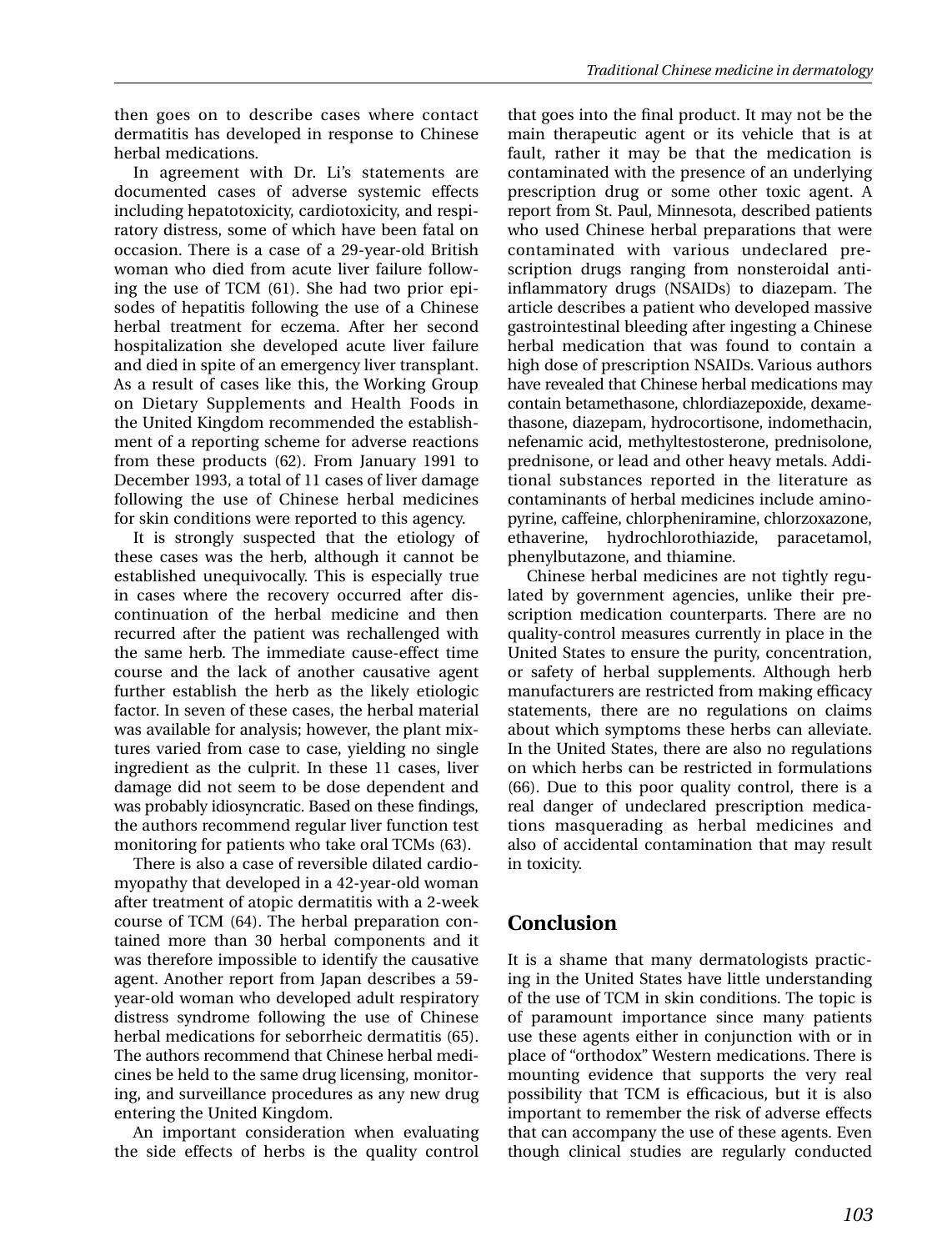and reported in the Chinese medical literature, the use of a placebo arm is still relatively rare. To complicate matters, the Western medications used for comparison in mainland China are frequently not the agents that are currently being used in the Western world, making interpretation of the results difficult. Lastly, the totally different approach of TCM, emphasizing the use of individualized polypharmacy, may make sense to clinicians in possibly hitting many facets of the inflammatory process simultaneously, especially for chronic inflammatory skin diseases such as eczema and psoriasis. This may be why there seems to be a consensus among Western-trained doctors working in mainland China that despite a relative paucity of rigorous clinical trial data, herbal TCM is useful and safe in treating patients with certain types of chronic or intractable illness. Perhaps even more telling is that this opinion seems more strongly held among those physicians that had practiced TCM for a longer period of time (67). Unfortunately the use of this approach makes scientific analysis extremely difficult.

As this analysis unfolds in the coming years it will be important for Western clinicians to get a handle on the large volume of data on herbal therapies and other alternative therapies. This may be accomplished with the use of some excellent Internet resources and catalogs that maintain up-to-date information on a wide range of alternative therapies (68). With an aware and receptive audience, the stage is set for a more systematic, rigorous analysis and testing of therapeutic agents used in TCM that may eventually lead to the development of useful therapeutic agents for the entire world.

#### **References**

- 1. Fleischer AB Jr, Feldman SR, Rapp SR, et al. Alternative therapies commonly used within a population of patients with psoriasis. Cutis 1996: **58**: 216–220.
- 2. Clark CM, McKay RA, Fortune DG, Griffiths CE. Use of alternative treatments by patients with psoriasis. Br J Gen Pract 1998: **48**: 1873–1874.
- 3. Sheehan MP, Atherton DJ. A controlled trial of traditional Chinese medicinal plants in widespread non-exudative atopic eczema. Br J Dermatol 1992: **126**: 179–184.
- 4. Sheehan MP, Rustin MH, Atherton DJ, et al. Efficacy of traditional Chinese herbal therapy in adult atopic dermatitis. Lancet 1992: **340(8810)**: 13–17.
- 5. Sheehan MP, Atherton DJ. One-year follow up of children treated with Chinese medicinal herbs for atopic eczema. Br J Dermatol 1994: **130**: 488–493.
- 6. Sheehan MP, Stevens H, Ostlere LS, et al. Follow-up of adult patients with atopic eczema treated with Chinese herbal therapy for 1 year. Clin Exp Dermatol 1995: **20**: 136–140.
- 7. Wang MX, Wang HL, Lui WS, et al. Study of the therapeutic effect and pharmacological action of indirubin in treating psoriasis. Chin J Dermatol 1982: **15**: 157–160.
- 8. Yuan ZZ, Yuan X, Xu ZX. An observation on the therapeutic effect of *Indigo natualis* in 46 cases of psoriasis. J Tradit Chin Med 1982: **23**: 43.
- 9. Chen LZ. Treating 23 cases of psoriasis with indirubin tablets. J Clin Dermatol 1981: **10**: 157–158.
- 10. Ling MW, Chen DY, Zhu YX, et al. Treatment of 26 cases of psoriasis with indirubin. J Clin Dermatol 1982: **11**: 131– 132.
- 11. Yan SF. A clinical observation of treating 43 cases of psoriasis with indirubin. Yunnan J Tradit Chin Med 1982: **2**: 21.
- 12. Lin XR, Yang CM, Yang GL, et al. Treatment of psoriasis with meisoindigo. Chin J Dermatol 1989: **22**: 29–30.
- 13. Yang CM, Lin XR, Yang GL, et al. A study of the treatment of psoriasis with meisoindigo. J Clin Dermatol 1989: **18**: 295–297.
- 14. Chen NQ, Dai ZH, Wang LZ. An observation of the effectiveness of N-acetylindirubin in treating psoriasis. J Clin Dermatol 1988: **17**: 328.
- 15. Xie ZZ. Treatment of psoriasis with pilulae *Indigo natualis compositae*. J Tradit Chin Med 1984: **25**: 39–40.
- 16. Lu YT. Treating 159 cases of psoriasis vulgaris with pilulae *Indigo natualis compositae*. Chin J Integ Tradit West Med 1989: **9**: 558.
- 17. Qin WZ. The application of *Tripterygium* in dermatology. In: Investigative dermatology: integrated traditional and western medicine series. Shanghai: Shanghai Science Technique, 1990:101–129.
- 18. Pan HY, Fu ZM, Gu X, et al. Treatment of 130 cases of psoriasis with *Tripterygium wilfordii* Hook. Bull Dermatol Ther Prev Invest 1980: **4**: 45–46.
- 19. Guan F, Wong DH. Treatment of psoriasis with *Tripterygium wilfordii* Hook. J Clin Dermatol 1981: **10**: 91–93.
- 20. Zhang JY. Treating 148 cases of psoriasis vulgaris with *Tripterygium wilfordii* Hook. J Clin Dermatol 1982: **11**: 118.
- 21. Lui XZ, Zhang KY, Yu RR. Three cases of arthropathic psoriasis treated with *Tripterygium wilfordii* Hook. Chin J Dermatol 1982: **15**: 29–30.
- 22. Chen SH. Treating 20 cases of psoriasis with *Tripterygium wilfordii* Hook. Fujian J Med 1985: **17**: 294–296.
- 23. Shi SY, Xu S, Yian YP. A therapeutic evaluation of *Tripterygium wilfordii* Hook in the treatment of 19 cases of psoriatic arthritis. J Clin Dermatol 1988: **17**: 294–296.
- 24. Long YI, Zhou GP, Luo HC. Clinical observation of the treatment of psoriasis and other dermatoses with a mixture of *Tripterygium hypoglaucum* (lefl) Hutch. Chin J Dermatol 1984: **17**: 204.
- 25. Zheng FZ. Two cases of psoriasis arthropathica cured by *Tripterygium hypoglaucum* (levl) Hutch. Chen J Dermatol 1984: **17**: 204.
- 26. Gao JC. Three cases of pustular psoriasis treated with *Tripterygium hypoglaucum* (levl) Hutch and interval blood transfusion. Chin Dermatol Venereol J 1990: **4**: 218–219.
- 27. Institute of Dermatology, Sichuan Province. An observation of treating 33 cases of psoriasis with camptothecin. Sichuan Bull Chin Herb 1973: **2**: 7.
- 28. Horwitz SB. Bamptothecin. In: Sartorelli AC, Johns DG, eds. Antineoplastic and immunosuppressive agents, part II. Berlin: Springer-Verlag, 1975:649–656.
- 29. Zeng QT. *Camptotheca acuminata* Decne. In: Wang YS, ed. The pharmacology and application of Chinese traditional medicine. Beijing: Peoples Health, 1983:1142–1151.
- 30. Zhang GW, Li SB, Wang HJ, et al. Inhibition of Chinese herb medicine, *Angelica dahurica* (Benth et Hook) and UVA